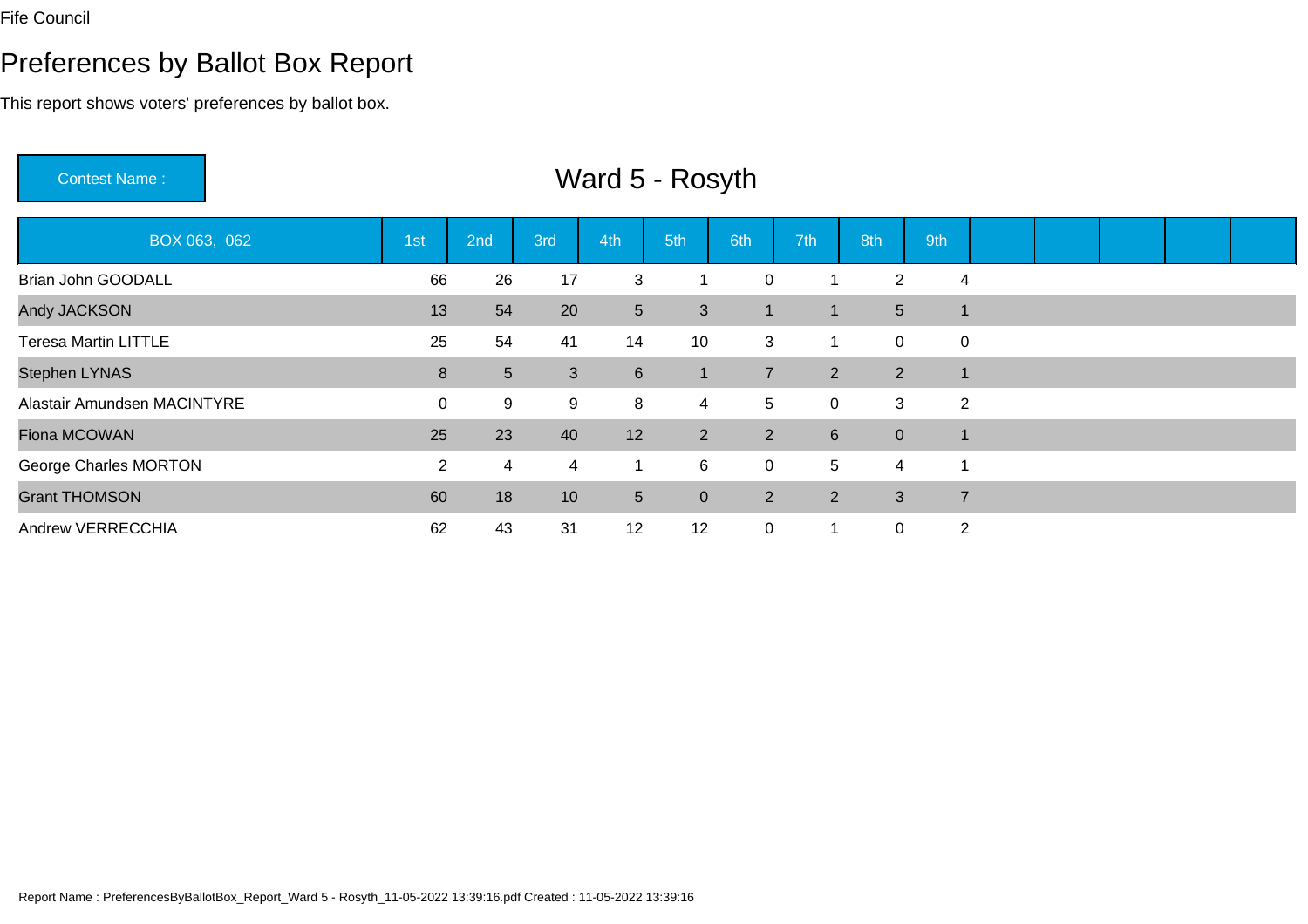# Preferences by Ballot Box Report

This report shows voters' preferences by ballot box.

Contest Name :

| <b>BOX 064</b>              | 1st            | 2nd            | 3rd | 4th            | 5th            | 6th            | 7th            | 8th            | 9th            |                |  |  |
|-----------------------------|----------------|----------------|-----|----------------|----------------|----------------|----------------|----------------|----------------|----------------|--|--|
| Brian John GOODALL          | 89             | 22             | 18  | 6              | $\mathbf 0$    |                | $\mathbf 0$    | $\mathbf 0$    |                | $\overline{2}$ |  |  |
| Andy JACKSON                | $\overline{4}$ | 82             | 29  | $\overline{7}$ | $\overline{4}$ | $\overline{0}$ | $\blacksquare$ | 2              |                | $\overline{0}$ |  |  |
| <b>Teresa Martin LITTLE</b> | 61             | 85             | 41  | 28             | 13             | 3              |                | $\overline{0}$ | $\overline{0}$ |                |  |  |
| Stephen LYNAS               | $\overline{7}$ | $\overline{2}$ | 11  | $\overline{7}$ | 5 <sup>5</sup> |                | $\overline{4}$ | $\mathbf 1$    |                | $\overline{0}$ |  |  |
| Alastair Amundsen MACINTYRE | 8              | 6              | 12  | 3              | 3              | 5              |                | 2              |                | 3              |  |  |
| Fiona MCOWAN                | 28             | 40             | 55  | 21             | $\overline{7}$ |                | $\overline{2}$ | $\overline{0}$ |                | $\overline{0}$ |  |  |
| George Charles MORTON       |                | 6              | 8   | 3              |                | 6              | $\overline{4}$ | 2              | $\overline{0}$ |                |  |  |
| <b>Grant THOMSON</b>        | 91             | 30             | 15  | 3              | $\mathbf{1}$   | $\mathbf{0}$   | -1             | $\overline{4}$ | $\overline{7}$ |                |  |  |
| Andrew VERRECCHIA           | 73             | 58             | 47  | 17             | 15             |                | $\overline{2}$ | 3              | 1              |                |  |  |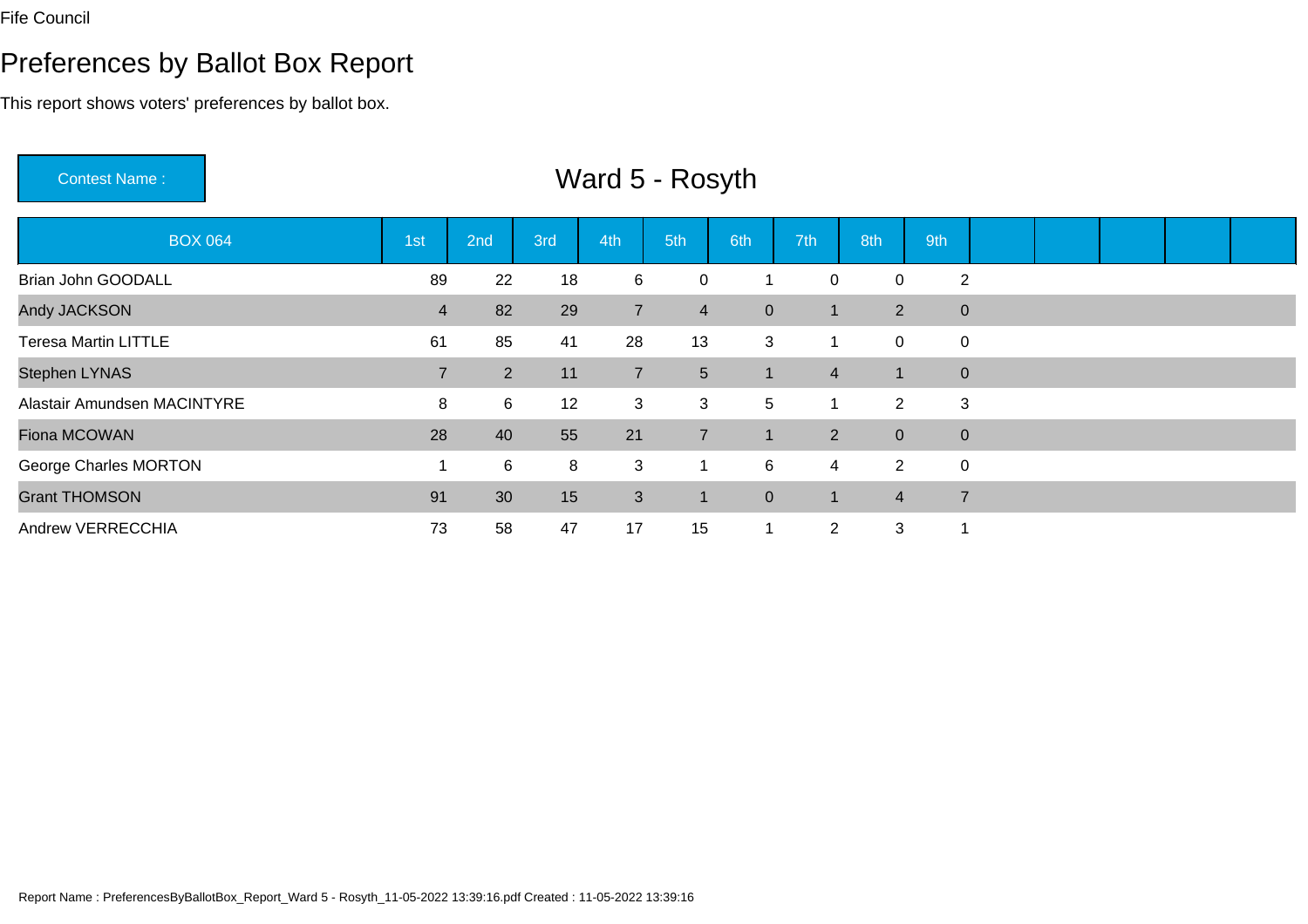## Preferences by Ballot Box Report

This report shows voters' preferences by ballot box.

Contest Name : Ward 5 - RosythBOX 065 1st 2nd 3rd 4th 5th 6th 7th 8th 9th Brian John GOODALLL 2 70 47 15 4 0 1 1 0 2 Andy JACKSONN 53 73 9 1 0 2 1 2 0 Teresa Martin LITTLEE 13 19 13 6 8 6 2 2 0 Stephen LYNAS5 5 12 5 11 9 4 0 5 4 0 5 4 0 Alastair Amundsen MACINTYREE 1 5 2 6 7 3 2 3 4 Fiona MCOWANN 1 2 38 9 3 4 1 0 5 George Charles MORTONN 0 2 2 4 6 5 7 2 1 Grant THOMSONN 1 2 0 0 3 6 10 Andrew VERRECCHIAA 55 13 18 3 6 5 2 4 1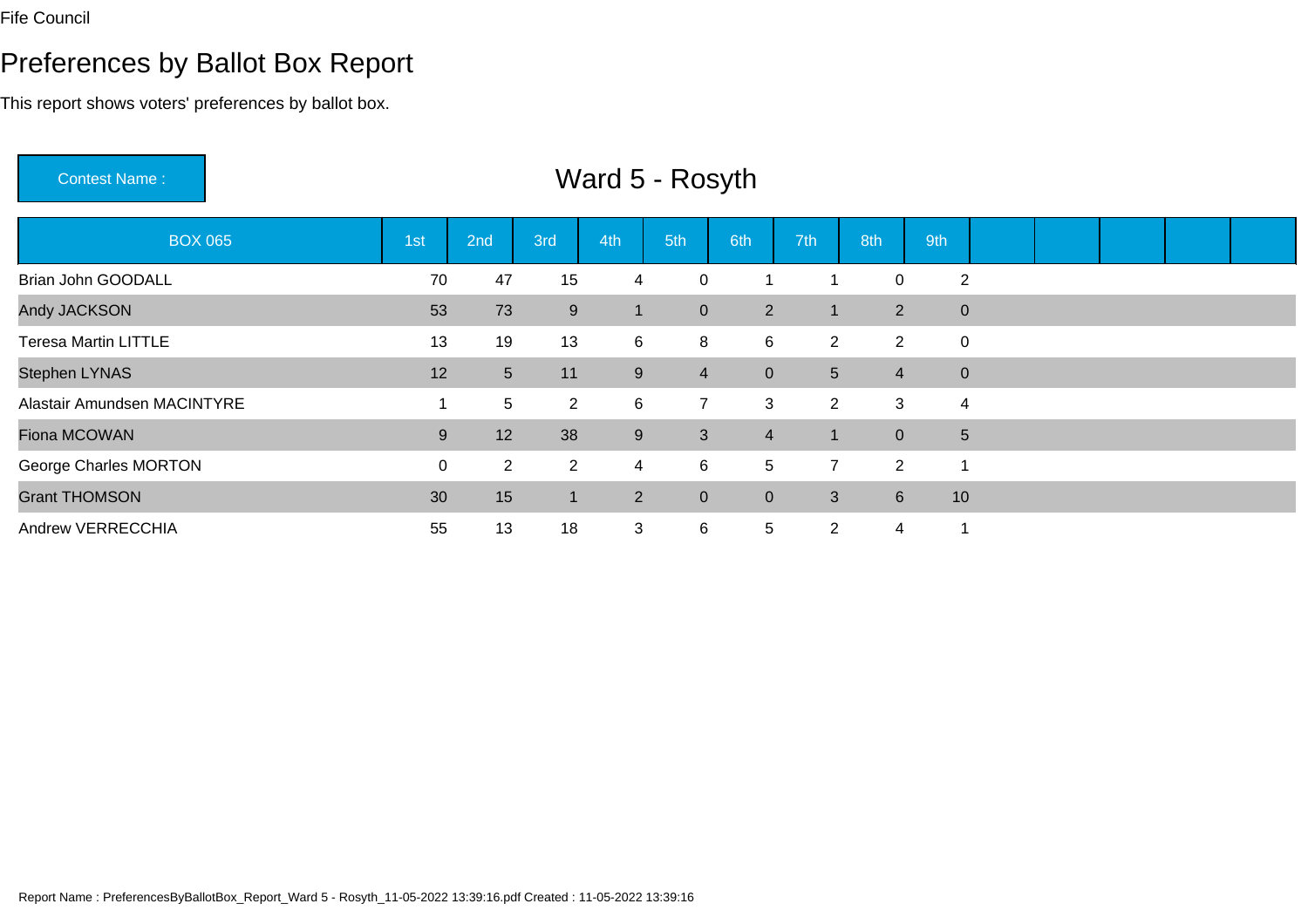# Preferences by Ballot Box Report

This report shows voters' preferences by ballot box.

Contest Name :

| <b>BOX 066</b>              | 1st            | 2nd | 3rd              | 4th              | 5th             | 6th            | 7th             | 8th            | 9th         |                |  |  |
|-----------------------------|----------------|-----|------------------|------------------|-----------------|----------------|-----------------|----------------|-------------|----------------|--|--|
| Brian John GOODALL          | 71             | 48  | 13               | $5\overline{)}$  |                 | 0              | 0               | $\overline{2}$ |             | $\overline{2}$ |  |  |
| Andy JACKSON                | 38             | 76  | 22               | 8                | 2 <sup>1</sup>  | $\mathbf{0}$   | 1               | 1              |             |                |  |  |
| <b>Teresa Martin LITTLE</b> | 6              | 23  | 25               | $7^{\circ}$      | 17              | $\overline{4}$ | $\overline{2}$  | 3              | 1           |                |  |  |
| <b>Stephen LYNAS</b>        | 11             | 13  | 22               | $6 \overline{6}$ | 3               | 6              | $6\overline{6}$ | $\mathfrak{S}$ |             | $\mathbf{3}$   |  |  |
| Alastair Amundsen MACINTYRE | 5              | 6   | $\overline{7}$   | 6                | 4               | 5              | 8               | 2              |             | $\overline{4}$ |  |  |
| Fiona MCOWAN                | 20             | 17  | 35               | 16               | 9               |                | $\overline{2}$  | 2              |             | $\overline{0}$ |  |  |
| George Charles MORTON       | $\overline{2}$ | 6   | 6                | 3                | $\overline{2}$  | 9              | 5               | $\overline{7}$ | 1           |                |  |  |
| <b>Grant THOMSON</b>        | 21             | 14  | $\boldsymbol{9}$ | $\mathbf{1}$     | $\overline{2}$  |                | $2^{\circ}$     | 2              | 12          |                |  |  |
| Andrew VERRECCHIA           | 79             | 16  | 26               | 15               | $5\overline{)}$ | 5              |                 | $\overline{2}$ | $\mathbf 0$ |                |  |  |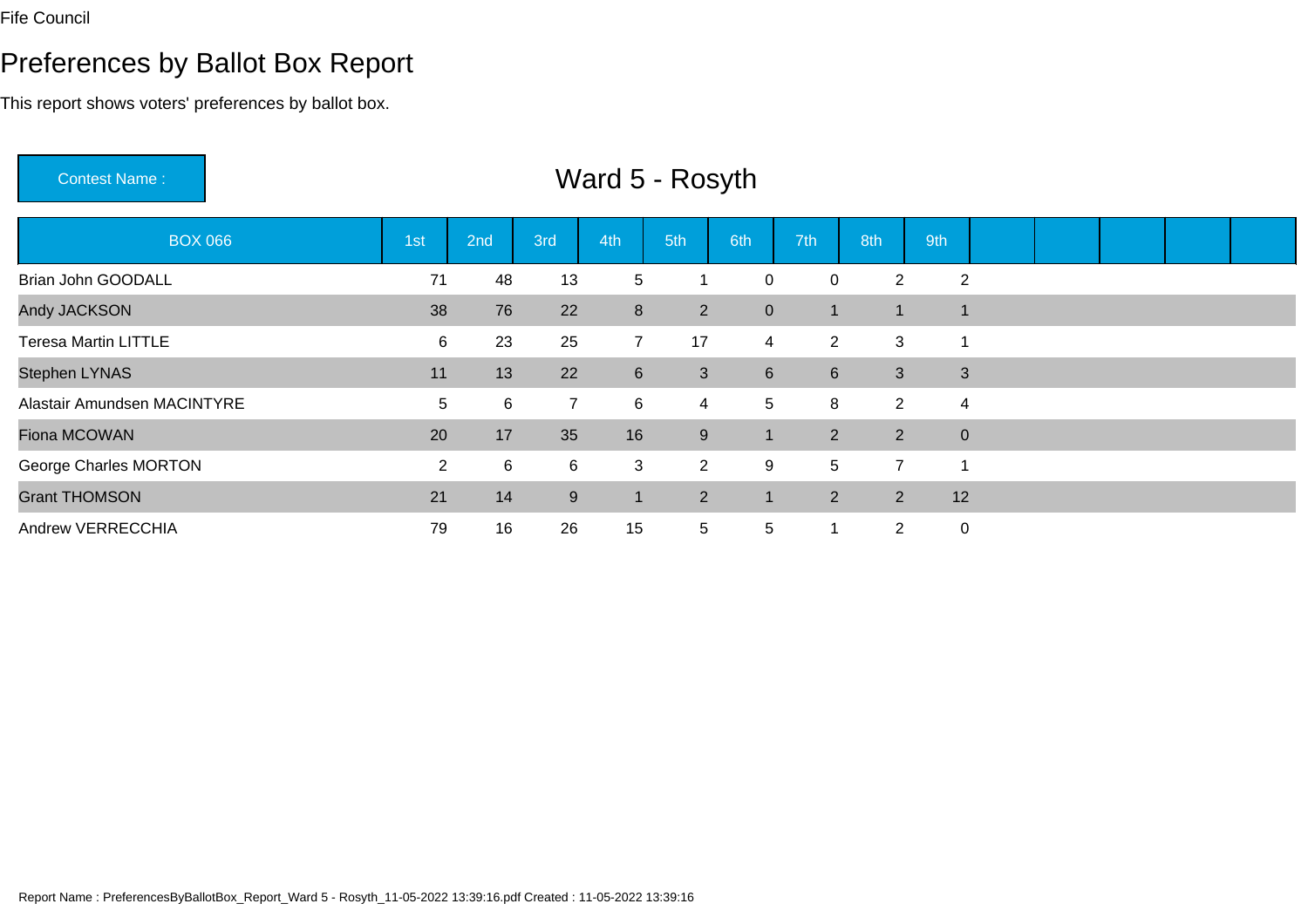# Preferences by Ballot Box Report

This report shows voters' preferences by ballot box.

Contest Name :

| <b>BOX 067</b>              | 1st            | 2nd             | 3rd | 4th            | 5th            | 6th            | 7th             | 8th            | 9th                      |                |  |  |
|-----------------------------|----------------|-----------------|-----|----------------|----------------|----------------|-----------------|----------------|--------------------------|----------------|--|--|
| Brian John GOODALL          | 52             | 53              | 10  | $\overline{2}$ | 3              | 0              | $\overline{2}$  |                |                          | 4              |  |  |
| Andy JACKSON                | 50             | 49              | 17  | 8              | $\overline{0}$ |                |                 | $6\phantom{1}$ |                          | $\overline{0}$ |  |  |
| <b>Teresa Martin LITTLE</b> | 15             | 24              | 19  | 8              | 5              | 9              | 5 <sup>5</sup>  | 2              |                          | $\overline{0}$ |  |  |
| Stephen LYNAS               | 8              | $6\overline{6}$ | 16  | 12             | $\overline{4}$ | $2^{\circ}$    | $6\overline{6}$ | 2              |                          | $\overline{0}$ |  |  |
| Alastair Amundsen MACINTYRE | $\overline{2}$ | $5\overline{)}$ | 5   | 8              | $\overline{7}$ | 3              |                 | 4              |                          | $\overline{4}$ |  |  |
| Fiona MCOWAN                | 11             | 19              | 42  | 18             | 8              |                | $\overline{0}$  | 2              | $\overline{\phantom{a}}$ |                |  |  |
| George Charles MORTON       | $\overline{2}$ | $\mathbf{3}$    | 4   | $\overline{4}$ | 6              | $7^{\circ}$    | 6               | 3              |                          | $\overline{0}$ |  |  |
| <b>Grant THOMSON</b>        | 16             | 18              | 13  | 2 <sup>1</sup> | $\mathbf{1}$   |                | $\overline{2}$  | 2              | 14                       |                |  |  |
| Andrew VERRECCHIA           | 68             | 19              | 22  | $\overline{7}$ | 9              | $\overline{2}$ | $\overline{2}$  | 3              | 1                        |                |  |  |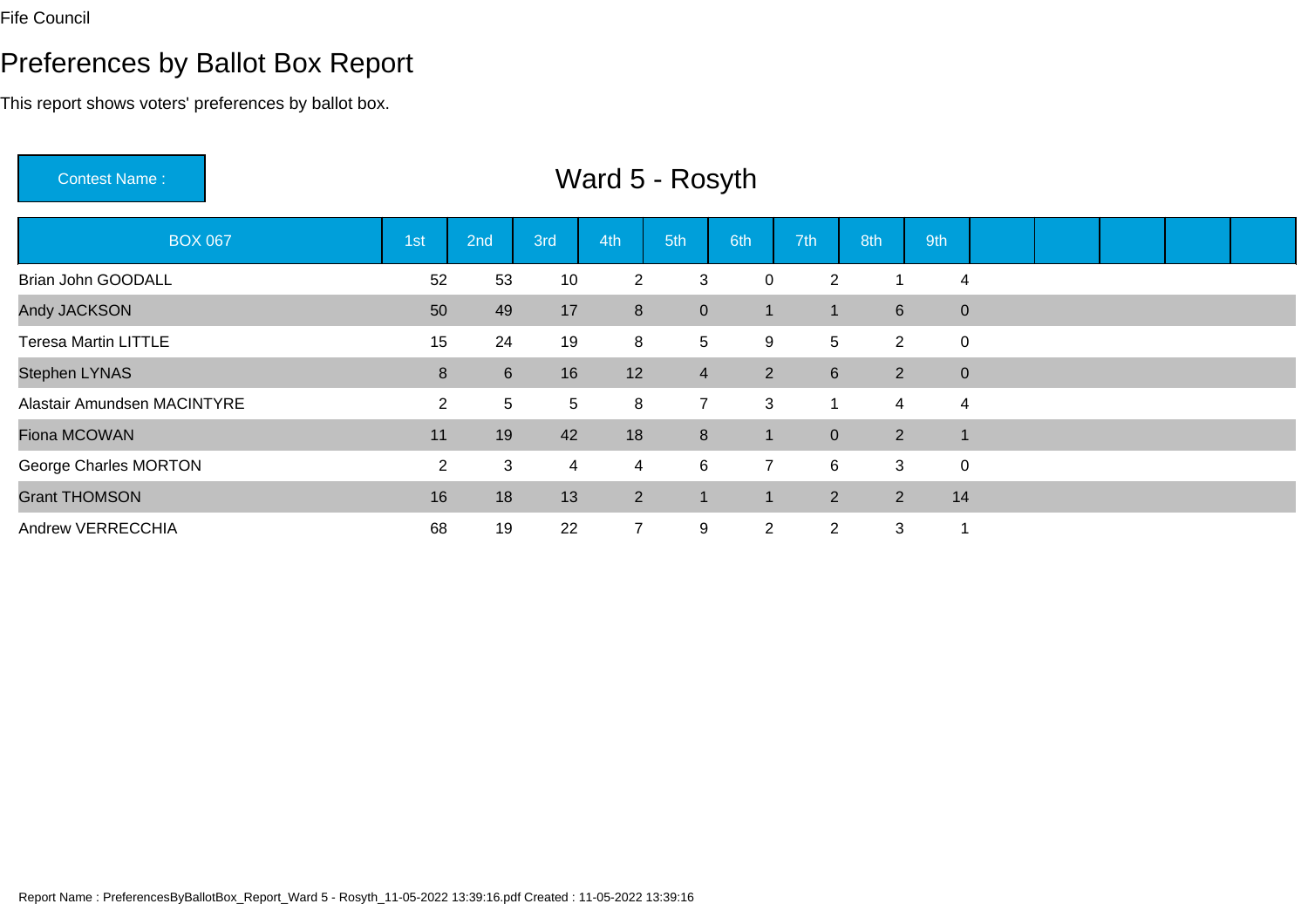## Preferences by Ballot Box Report

This report shows voters' preferences by ballot box.

Contest Name :BOX 068 1st 2nd 3rd 4th 5th 6th 7th 8th 9th Brian John GOODALL <sup>70</sup> <sup>68</sup> <sup>24</sup> <sup>11</sup> <sup>3</sup> <sup>3</sup> <sup>2</sup> <sup>2</sup> <sup>2</sup> Andy JACKSON <sup>64</sup> <sup>80</sup> <sup>18</sup> <sup>3</sup> <sup>5</sup> <sup>4</sup> <sup>2</sup> <sup>3</sup> <sup>3</sup> Teresa Martin LITTLE <sup>8</sup> <sup>38</sup> <sup>34</sup> <sup>7</sup> <sup>17</sup> <sup>10</sup> <sup>11</sup> <sup>3</sup> <sup>1</sup> Stephen LYNAS5 18 17 28 12 5 4 6 6 2 Alastair Amundsen MACINTYREE 4 7 12 11 4 5 5 9 11 Fiona MCOWANN 21 14 56 19 8 2 1 3 0 George Charles MORTONN 1 5 8 5 9 10 9 7 3 Grant THOMSONN 38 19 9 2 1 4 10 6 20 Andrew VERRECCHIAA 28 29 29 16 6 6 1 7 2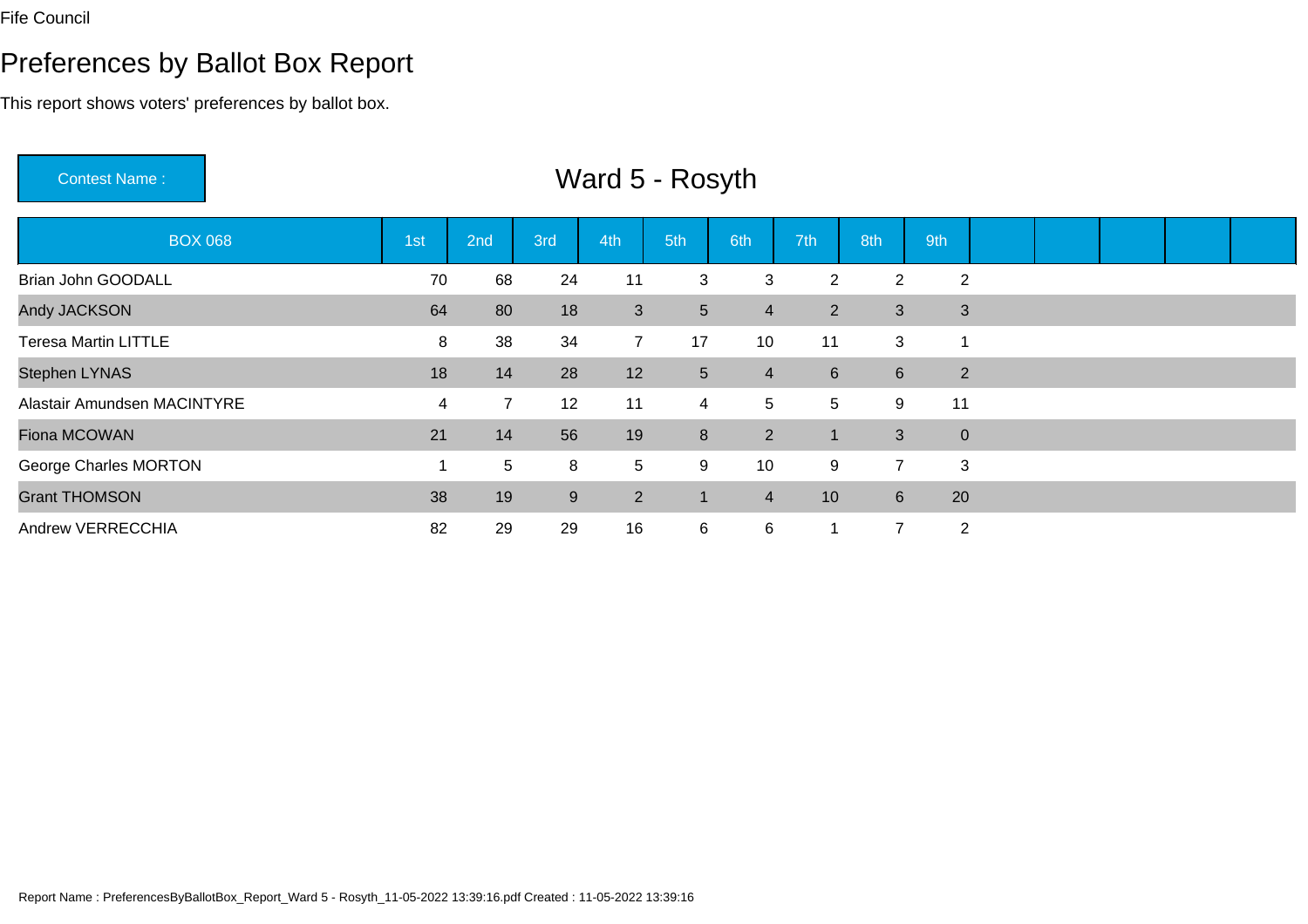# Preferences by Ballot Box Report

This report shows voters' preferences by ballot box.

Contest Name :

| <b>BOX 069</b>              | 1st | 2nd             | 3rd        | 4th             | 5th            | 6th            | 7th <sup>1</sup> | 8th            | 9th                      |                |  |  |
|-----------------------------|-----|-----------------|------------|-----------------|----------------|----------------|------------------|----------------|--------------------------|----------------|--|--|
| Brian John GOODALL          | 53  | 52              | 15         | 3               | $\overline{2}$ | 0              | $\overline{2}$   | 4              |                          | $\overline{2}$ |  |  |
| Andy JACKSON                | 49  | 60              | 10         | 5 <sup>5</sup>  | 2 <sup>1</sup> | $\mathbf{0}$   | $\overline{0}$   | 4              |                          | $\overline{4}$ |  |  |
| <b>Teresa Martin LITTLE</b> | 7   | 22              | 26         | 13              | 13             | 3              | 3                | 1              | 1                        |                |  |  |
| Stephen LYNAS               | 15  | 9               | 21         | 12              | 9              | $\overline{4}$ | $\overline{4}$   | $\blacksquare$ | $\overline{\phantom{a}}$ |                |  |  |
| Alastair Amundsen MACINTYRE |     | $5\phantom{.0}$ | 10         | $6\overline{6}$ | $\overline{7}$ | 9              | $\overline{7}$   | 2              | $\overline{0}$           |                |  |  |
| Fiona MCOWAN                | 10  | 14              | 39         | 15              | 5 <sup>5</sup> | 3              | 5 <sup>5</sup>   | 2              |                          | $\overline{0}$ |  |  |
| George Charles MORTON       |     | $5\overline{)}$ | 10         | $\overline{4}$  | 3              | $\overline{7}$ | $\overline{4}$   | 8              |                          | 3              |  |  |
| <b>Grant THOMSON</b>        | 29  | 17              | $\sqrt{5}$ | 2 <sup>1</sup>  | $\mathbf{0}$   | $\overline{0}$ | $\overline{2}$   | $\mathbf 1$    | 14                       |                |  |  |
| Andrew VERRECCHIA           | 67  | 22              | 19         | 10              | 4              | 4              | 3                | 5              | $\mathbf 0$              |                |  |  |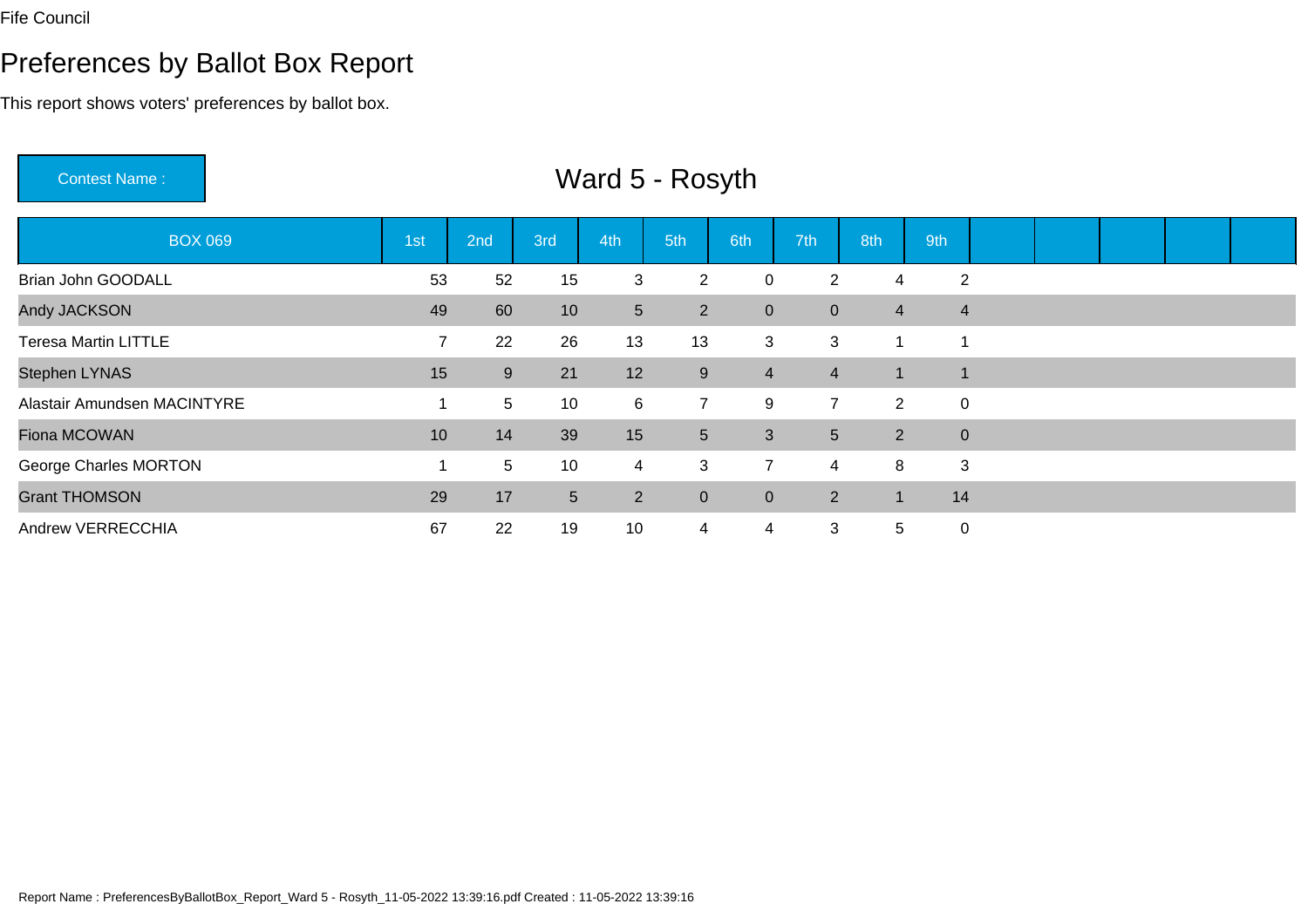# Preferences by Ballot Box Report

This report shows voters' preferences by ballot box.

Contest Name :

| <b>BOX 070</b>              | 1st            | 2nd            | 3rd | 4th             | 5th            | 6th            | 7th            | 8th            | 9th            |  |  |  |
|-----------------------------|----------------|----------------|-----|-----------------|----------------|----------------|----------------|----------------|----------------|--|--|--|
| Brian John GOODALL          | 94             | 54             | 11  | 4               | 0              | $\overline{2}$ |                | 4              | 5              |  |  |  |
| Andy JACKSON                | 43             | 85             | 18  | $6\overline{6}$ | 3              | $\overline{0}$ | $\overline{4}$ | $\overline{7}$ |                |  |  |  |
| <b>Teresa Martin LITTLE</b> | 18             | 28             | 29  | 21              | 8              | 5              | $\mathbf 0$    | 1              | $\mathbf 0$    |  |  |  |
| <b>Stephen LYNAS</b>        | 9              | $\overline{4}$ | 15  | 13              | 5 <sup>5</sup> | 3              | 10             | $\mathbf 1$    | 5              |  |  |  |
| Alastair Amundsen MACINTYRE | 5              | 8              | 10  | 8               | 10             | 3              | $\overline{4}$ | 2              | 5              |  |  |  |
| Fiona MCOWAN                | 16             | 13             | 55  | 14              | 9              | 8              | -1             | $\mathbf 1$    | $\overline{0}$ |  |  |  |
| George Charles MORTON       | $\overline{2}$ | 3              | 4   | 6               | 9              | 6              | 8              | 3              | 1              |  |  |  |
| <b>Grant THOMSON</b>        | 47             | 26             | 2   | 2               | $\mathbf{1}$   | 3              | $2^{\circ}$    | 3              | 13             |  |  |  |
| Andrew VERRECCHIA           | 70             | 31             | 33  | 3               | 4              | 3              |                | 8              | $\mathbf 0$    |  |  |  |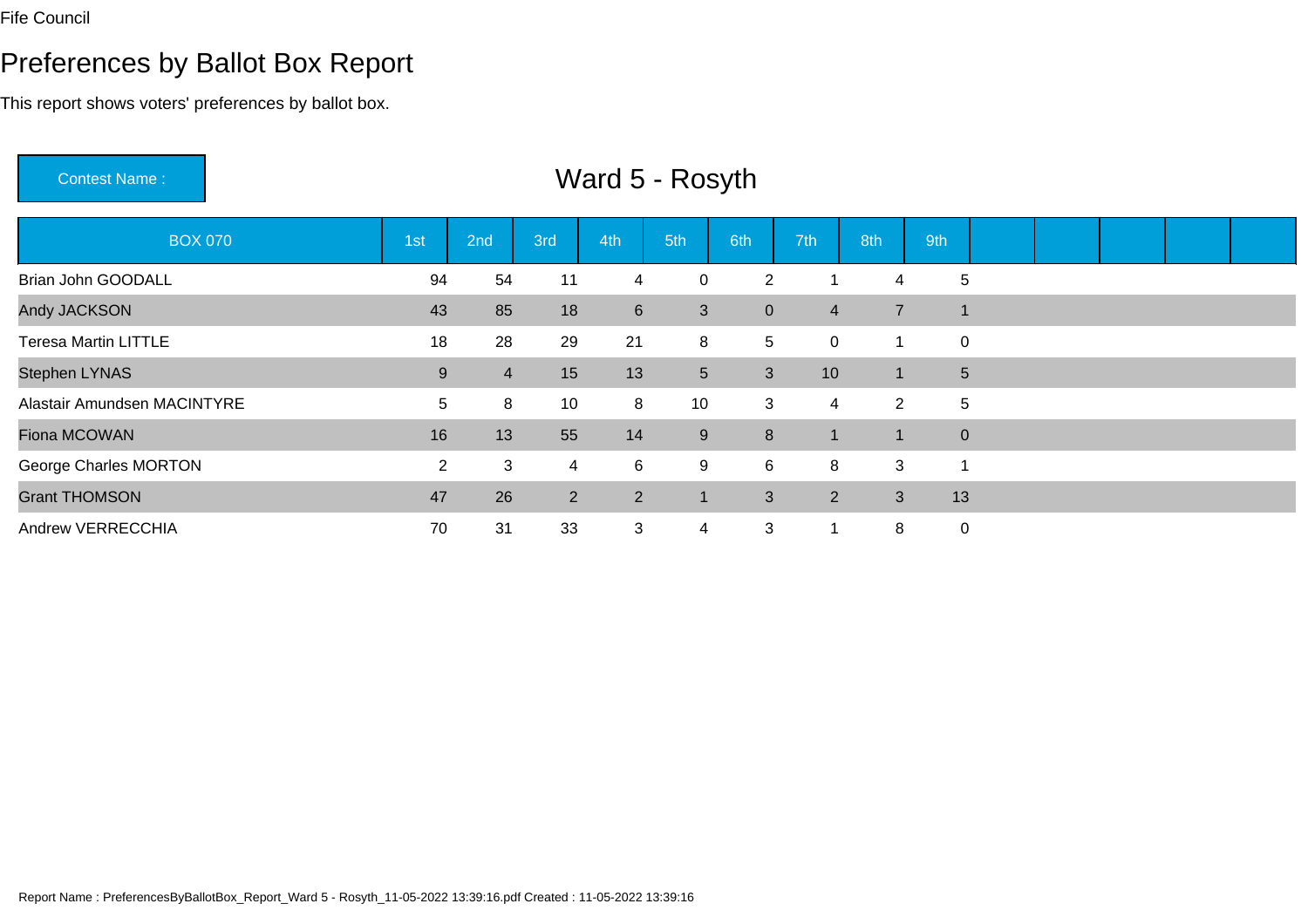## Preferences by Ballot Box Report

This report shows voters' preferences by ballot box.

Contest Name :BOX 071 1st 2nd 3rd 4th 5th 6th 7th 8th 9th Brian John GOODALLL 2 3 83 62 20 3 1 1 4 2 5 Andy JACKSONN 53 88 17 5 0 1 3 7 0 Teresa Martin LITTLEE 13 36 30 12 10 7 4 2 1 Stephen LYNAS <sup>10</sup> <sup>10</sup> <sup>21</sup> <sup>16</sup> <sup>1</sup> <sup>5</sup> <sup>9</sup> <sup>3</sup> <sup>3</sup> Alastair Amundsen MACINTYREE 8 12 15 7 5 7 5 7 3 Fiona MCOWANN 12 9 44 14 10 7 2 4 1 George Charles MORTONN 3 6 11 5 6 4 7 6 5 Grant THOMSONN 53 53 23 11 3 2 3 3 1 14 Andrew VERRECCHIAA 283 40 29 11 10 3 1 2 1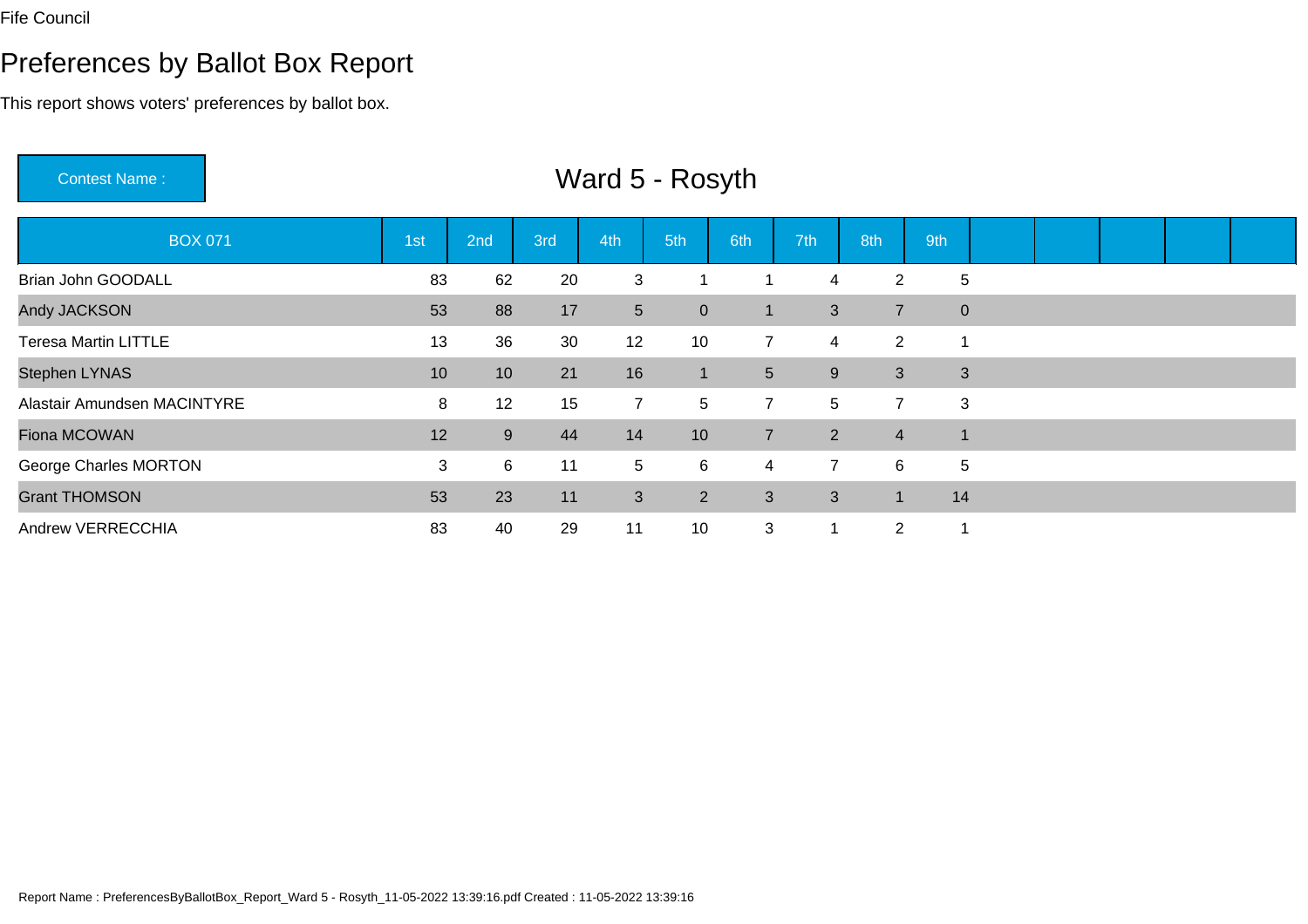## Preferences by Ballot Box Report

This report shows voters' preferences by ballot box.

Contest Name : Ward 5 - RosythBOX 072, 073 1st 2nd 3rd 4th 5th 6th 7th 8th 9th Brian John GOODALL <sup>122</sup> <sup>112</sup> <sup>29</sup> <sup>10</sup> <sup>3</sup> <sup>3</sup> <sup>7</sup> <sup>8</sup> <sup>4</sup> Andy JACKSON103 126 45 8 7 2 2 9 7 Teresa Martin LITTLEE 24 64 66 31 35 18 12 1 0 Stephen LYNAS29 14 51 24 7 9 11 6 8 Alastair Amundsen MACINTYRE <sup>5</sup> <sup>13</sup> <sup>20</sup> <sup>19</sup> <sup>18</sup> <sup>13</sup> <sup>12</sup> <sup>17</sup> <sup>8</sup> Fiona MCOWANN 25 33 99 42 15 11 5 2 2 George Charles MORTONN 2 4 17 11 13 23 21 15 3 Grant THOMSONN 186 49 17 3 6 6 5 11 37 Andrew VERRECCHIAA 138 74 46 24 14 5 8 12 9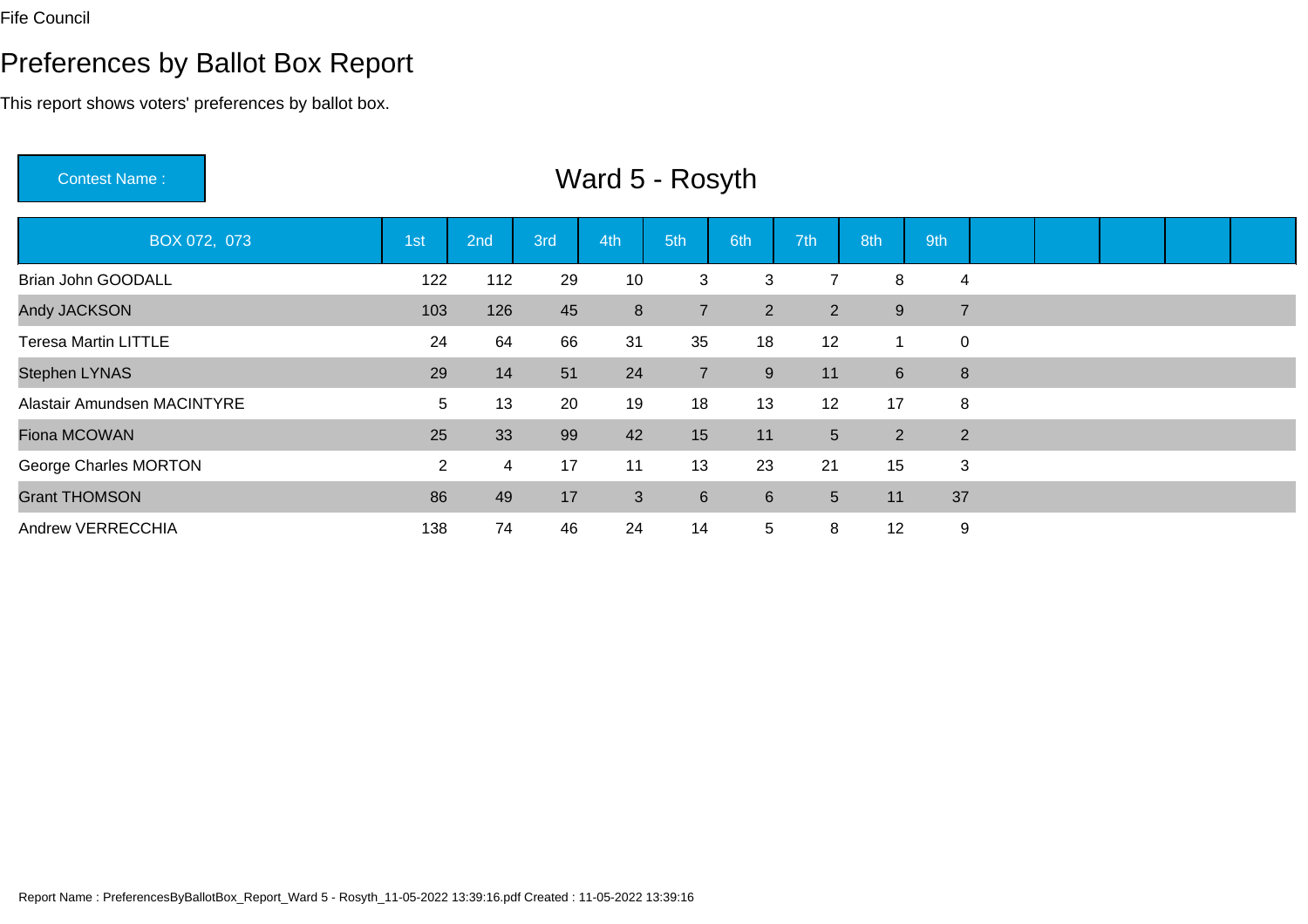## Preferences by Ballot Box Report

This report shows voters' preferences by ballot box.

Contest Name :PV005 030 1st 2nd 3rd 4th 5th 6th 7th 8th 9th Brian John GOODALLL 2 4 3 3 4 18 3 1 2 4 3 3 Andy JACKSONN 199 77 24 5 2 1 3 5 2 Teresa Martin LITTLEE 36 58 61 12 9 1 3 0 0 Stephen LYNAS5 5 7 1 9 Alastair Amundsen MACINTYREE 11 24 18 16 7 6 1 5 4 Fiona MCOWANN 18 35 61 14 6 7 5 1 0 George Charles MORTONN 1 7 19 3 9 9 6 7 1 Grant THOMSONN 1 2 6 10 Andrew VERRECCHIAA 132 62 45 11 3 3 2 4 3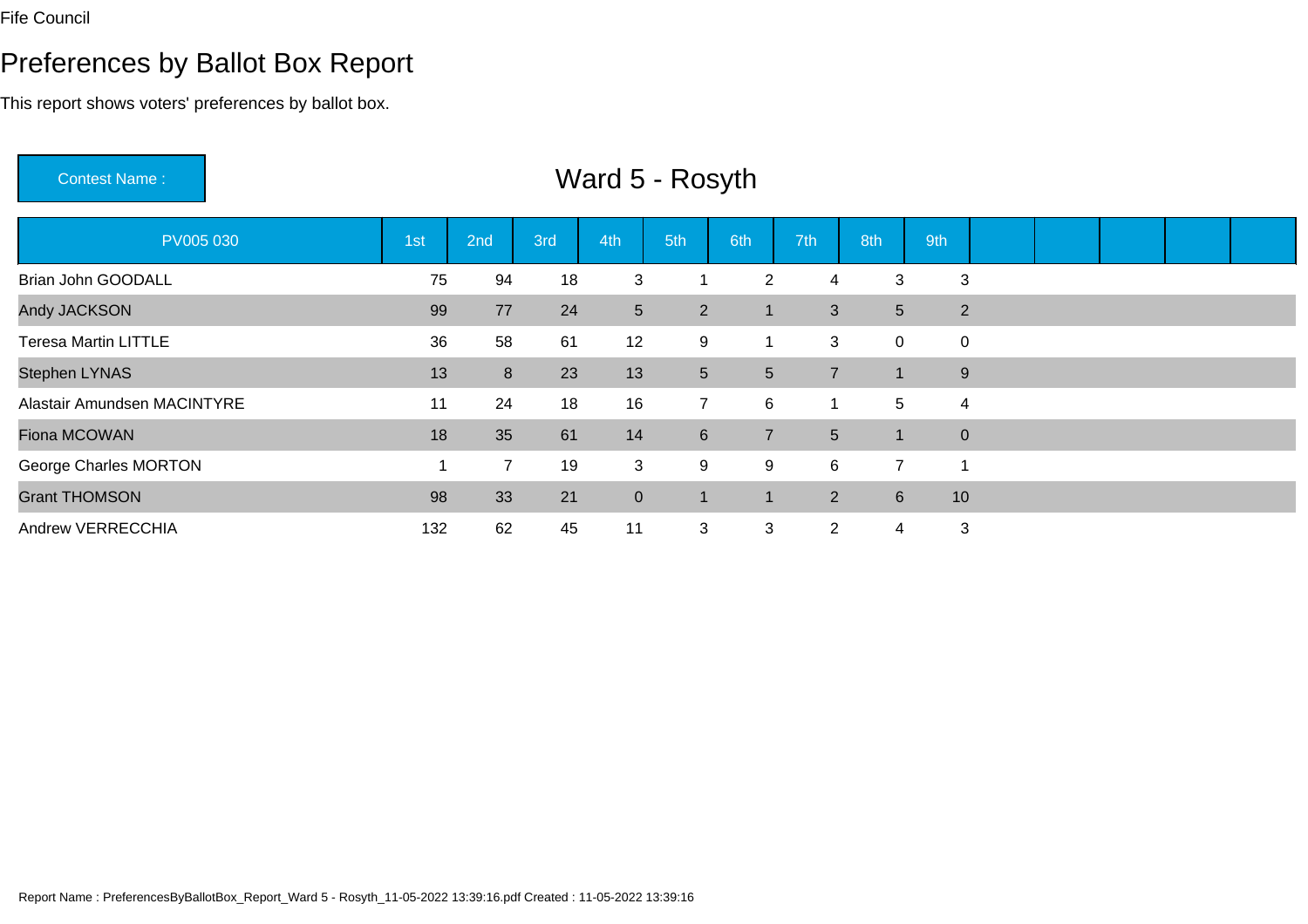# Preferences by Ballot Box Report

This report shows voters' preferences by ballot box.

Contest Name :

| PV005 031                   | 1st            | 2nd | 3rd            | 4th             | 5th            | 6th            | 7th            | 8th             | 9th                     |  |  |  |
|-----------------------------|----------------|-----|----------------|-----------------|----------------|----------------|----------------|-----------------|-------------------------|--|--|--|
| Brian John GOODALL          | 101            | 99  | 22             | 2               | 3              | 0              | $\overline{2}$ | 6               | 9                       |  |  |  |
| Andy JACKSON                | 97             | 103 | 25             | $5\phantom{.0}$ | 1              | $\mathbf 1$    | 3              | 9               | $\overline{\mathbf{4}}$ |  |  |  |
| <b>Teresa Martin LITTLE</b> | 42             | 73  | 68             | 15              | $\overline{7}$ | 4              | $\overline{7}$ |                 | $\mathbf 0$             |  |  |  |
| Stephen LYNAS               | 21             | 12  | 28             | 16              | $\overline{4}$ | 10             | 5 <sup>5</sup> | $6\phantom{1}$  | 3                       |  |  |  |
| Alastair Amundsen MACINTYRE | $\overline{7}$ | 13  | 17             | 9               | 13             | 6              | 5              | 5               | 6                       |  |  |  |
| Fiona MCOWAN                | 14             | 33  | 71             | 16              | 9              | $\overline{4}$ | $\overline{7}$ |                 | $\mathbf 0$             |  |  |  |
| George Charles MORTON       | 3              | 6   | $\overline{7}$ | 10              | 12             | 13             | 5              | 5               | $\overline{2}$          |  |  |  |
| <b>Grant THOMSON</b>        | 79             | 33  | 26             | $\bf 8$         | 2 <sup>1</sup> | $\overline{2}$ | $\overline{4}$ | $5\overline{)}$ | 17                      |  |  |  |
| Andrew VERRECCHIA           | 134            | 42  | 53             | 12              | $\overline{7}$ | 4              | 5              | 5               | $\overline{2}$          |  |  |  |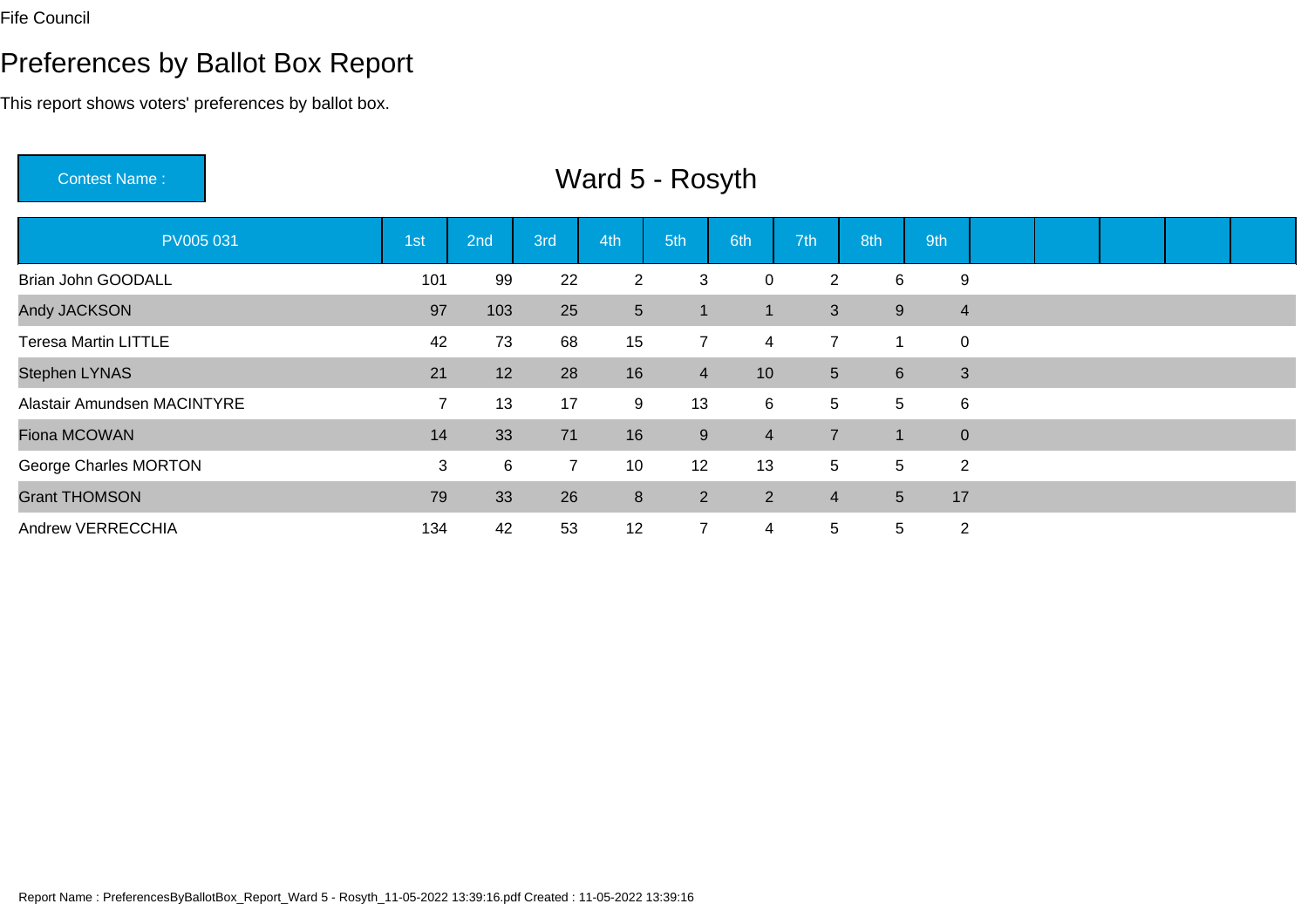## Preferences by Ballot Box Report

This report shows voters' preferences by ballot box.

Contest Name : Ward 5 - RosythPV005 032 1st 2nd 3rd 4th 5th 6th 7th 8th 9th Brian John GOODALL <sup>93</sup> <sup>112</sup> <sup>23</sup> <sup>4</sup> <sup>4</sup> <sup>0</sup> <sup>2</sup> <sup>3</sup> <sup>4</sup> Andy JACKSONN 110 90 28 8 2 2 2 5 1 Teresa Martin LITTLEE 29 78 68 14 9 6 3 0 0 Stephen LYNAS <sup>15</sup> <sup>14</sup> <sup>32</sup> <sup>11</sup> <sup>5</sup> <sup>6</sup> <sup>7</sup> <sup>3</sup> <sup>3</sup> Alastair Amundsen MACINTYREE 10 16 17 10 7 3 1 5 9 Fiona MCOWANN 21 30 81 16 5 5 5 1 1 George Charles MORTONN 2 1 10 9 4 6 7 6 0 Grant THOMSONN 104 41 19 2 2 2 2 3 11 Andrew VERRECCHIAA 136 60 43 9 5 5 1 3 0